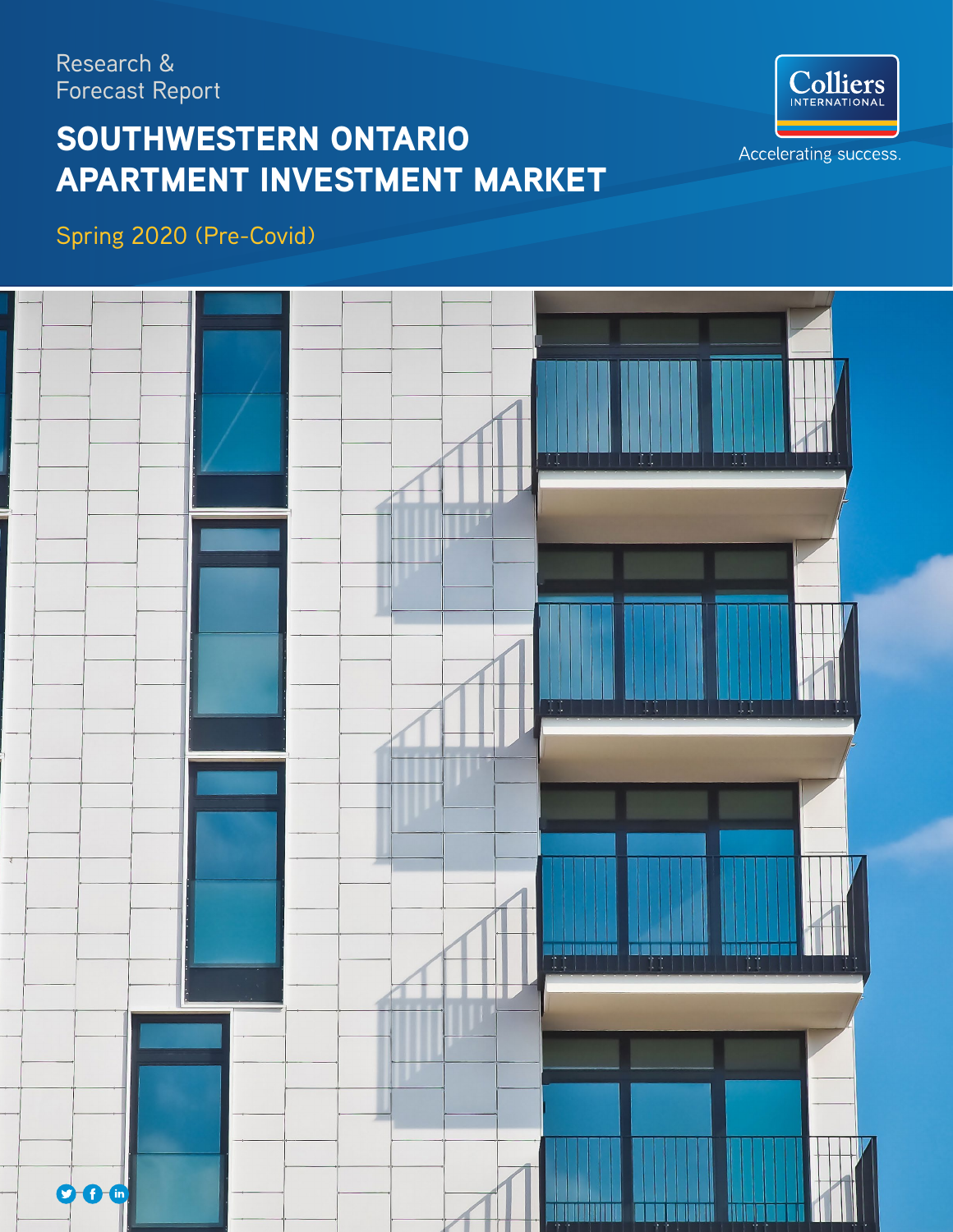

### Southwestern Ontario MARKET AT A GLANCE

Throughout 2019 a seller's market continued as buyers were keen to get into the asset class or expand their multi-family portfolios. The majority of multi-family properties that listed on MLS® sold within days of listing, with multiple offers, and generally over the asking price.

With strong demand throughout Southwestern Ontario, the price per suite continued to rise for this asset class and year over year capitalization rates dropped from 2018 to 2019. Factors such as the relatively secure investment type, continued market demand from buyers, low lending rates, and rising rental rates have all kept capitalization rates low. Continued population growth, lack of housing choice and supply, as well as low mortgage rates will maintain capitalization rates going forward.

"Value add" properties are still in demand and as of right zoning and densification are driving buyers to consider excess land as part of a purchase price, especially in urban centres. While a number of new purpose built apartments have been constructed, and a large number have been planned (both in larger municipalities and in smaller towns), increased construction and land costs and lack of supply both within the multi-family asset class and the wider housing stock will continue to generate interest for purpose built multi-family assets from a full range of investors and buyers.

#### SALES BY REGION 2019



#### **2019 Highlights**

• Total dollar volume traded within Southwestern Ontario in 2019 was \$5.15B, representing about 4,296 suites in about 120 buildings.

- Average price per suite continues to increase, averaging \$109,597 in 2019, an increase of almost 12% year-over-year.
- The average capitalization rate in Southwestern Ontario was around 4.69% in 2019 versus 5.32% in 2018 for all asset classes. The average capitalization rate dropped from about 5.6% in 2018 to around 5.25% in 2019 for Class A buildings.

| 2019 Summary                        |           |
|-------------------------------------|-----------|
| Average Price Per Suite             | \$109.597 |
| Average Asking Capitalization Rate  | 459%      |
| Average Selling Capitalization Rate | 469%      |
| Class A Capitalization Rate         | 525%      |

#### **Portfolio Sales**

In London, large portfolio sales represented approximately 70% of the total dollar volume and about 75% of the number of suites traded in 2019.

In Sarnia, large portfolio sales represented approximately 45% of the total dollar volume and about 50% of the number of suites traded in 2019.

In Windsor, large portfolio sales represented approximately 55% of the total dollar volume and about 60% of the number of suites traded in 2019.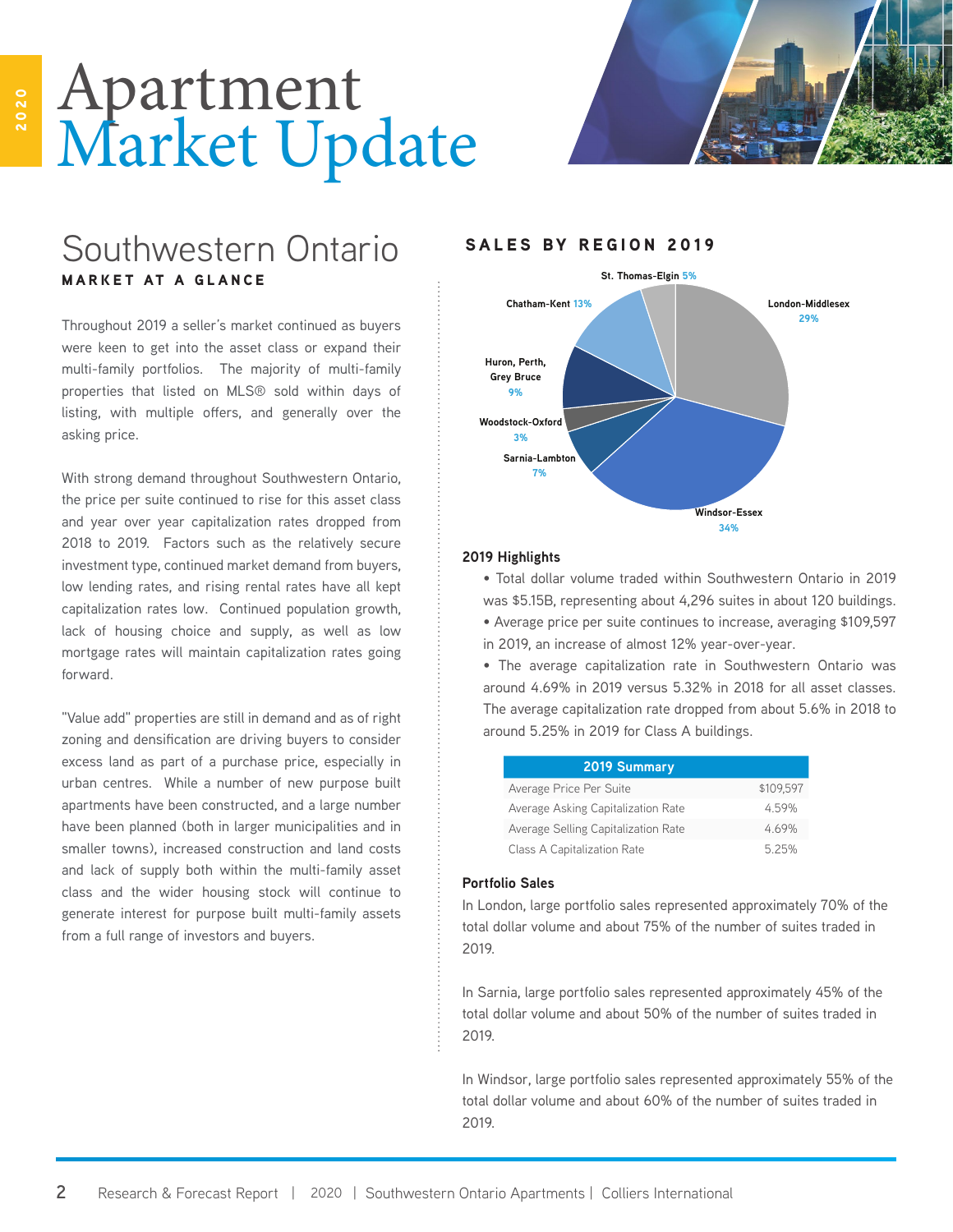

### Southwestern Ontario PRICE PER SUITE VS. CAP RATE

Sales in Southwestern Ontario show the average price per suite be up substantially year over year. Capitalization rates continued their compression, translating to higher sale prices. The lowest capitalization rates are in buildings with up to 12 suites, which is indicative of the number of buyers for the price point and the number of buyers trying to get into the market. Demand remains strong for all asset classes.

| <b>SWO</b>            | 2018 Average<br><b>Price Per Suite</b> | 2018 Selling<br><b>Capitalization Rate</b> | 2019 Average<br><b>Price Per Suite</b> | 2019 Selling<br><b>Capitalization Rate</b> |
|-----------------------|----------------------------------------|--------------------------------------------|----------------------------------------|--------------------------------------------|
| 5 to 12 Suites        | \$98,104                               | 5.36%                                      | \$116,384                              | 4.58%                                      |
| 13 to 20 Suites       | \$80,692                               | 5.33%                                      | \$86,587                               | 4.79%                                      |
| <b>Over 20 Suites</b> | \$89,833                               | 5.62%                                      | \$109,407                              | 5.25%                                      |



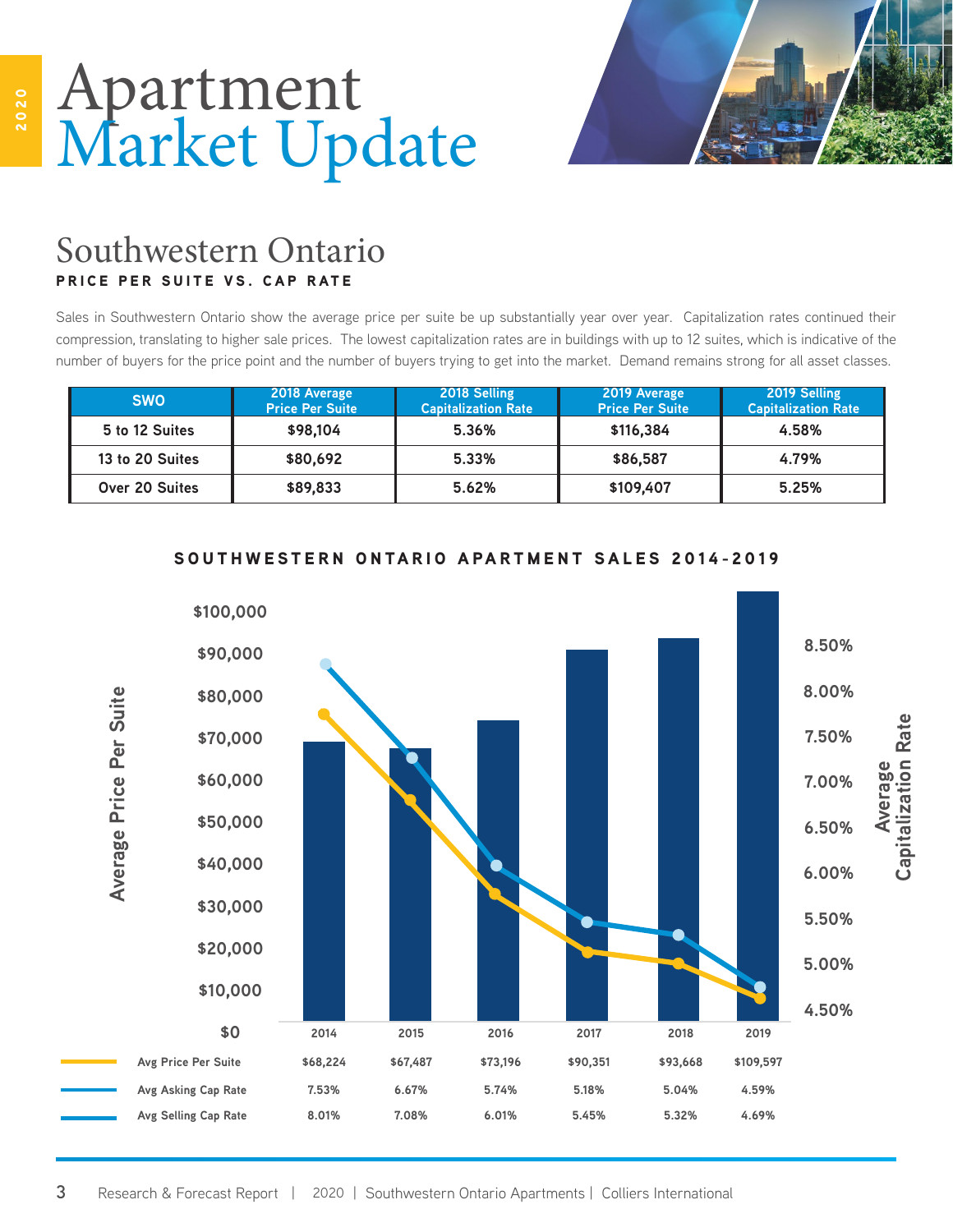

### Southwestern Ontario AVERAGE PRICE PER SUITE

All of Southwestern Ontario saw a per suite increase year over year from 2018 to 2019. The majority of assets sold in Southwestern Ontario were buildings with 12 or less suites, with purpose built assets representing a fraction of those building sales. Competition for product remains high in all building types and sizes. Roughly three-quarters of assets over 20 suites transacted as part of a portfolio sale.



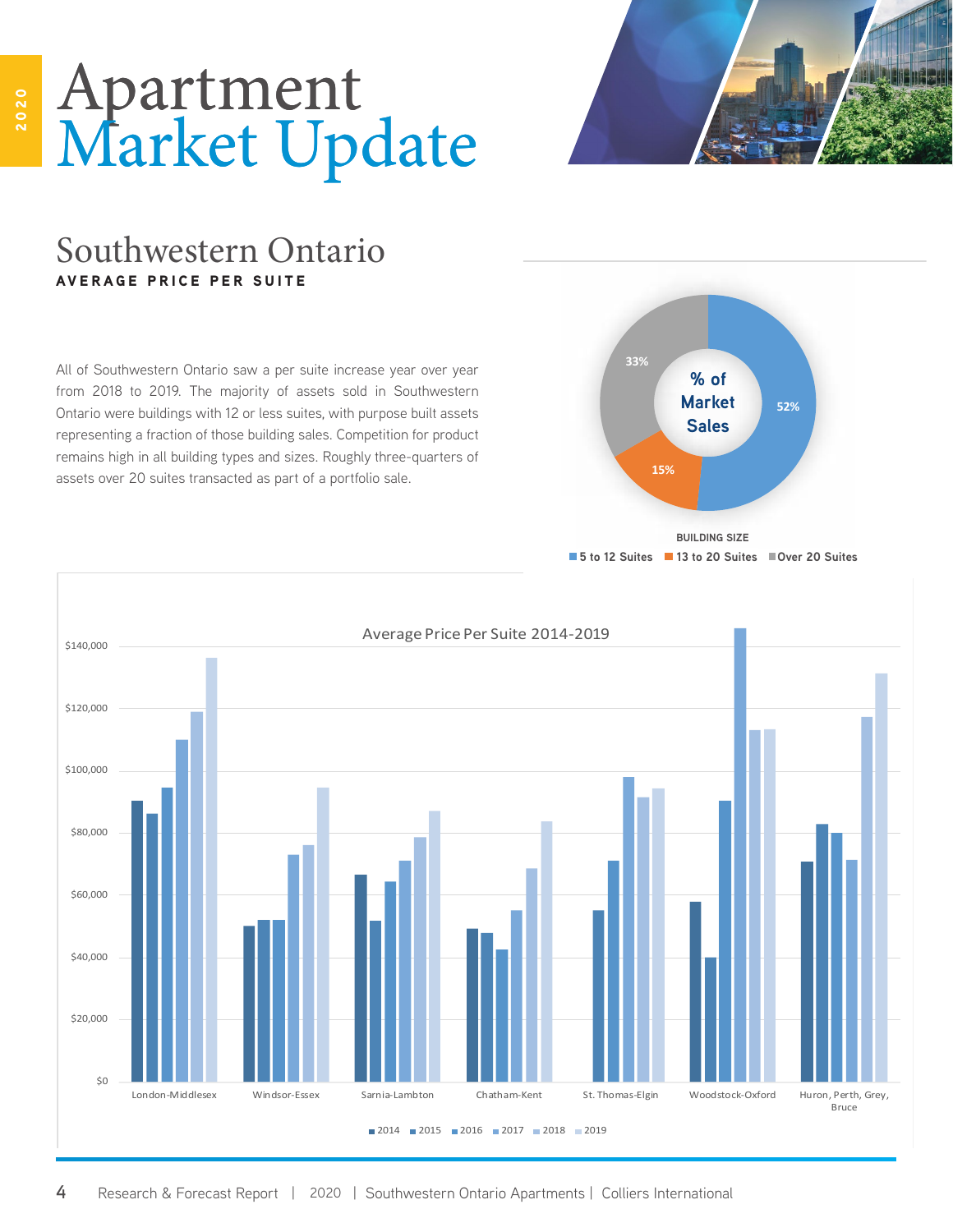

### Southwestern Ontario 2017-2019 VACANCY AND AVERAGE RENTS

Rents were up in 2019, having increased throughout Southwestern Ontario, year over year. Vacancy rates decreased in all regions, with the exception of Chatham-Kent where the vacancy rate increased. Woodstock has the lowest vacancy rate and the highest rental rate within Southwestern Ontario.

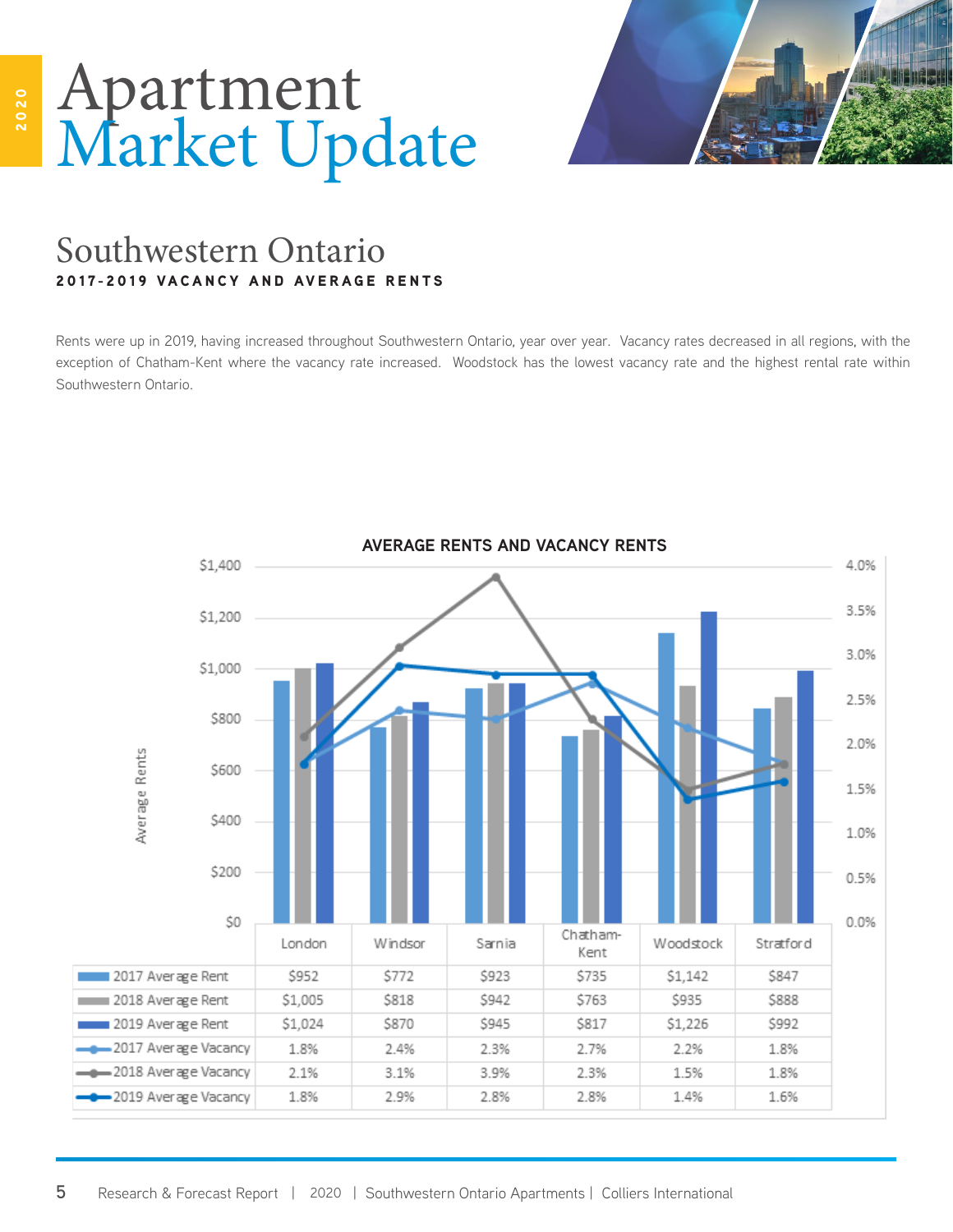

### Southwestern Ontario MORTGAGE VS. CAP RATES

In 2018, the Bank of Canada 5 Year Conventional Mortgage Rate and average selling capitalization rates were fairly equalized. 2019 shows the Bank of Canada 5 Year Conventional Mortgage Rate to be higher than average capitalization rates within the region, which leaves no room for error when analyzing a sale, and little room for carrying costs. However, with the number of qualified and cash buyers currently searching for assets, the strength of the asset class, and demand for income producing assets, sales are expected to remain strong through 2020.



#### **CAPITALIZATION RATES VS. MORTGAGE RATE**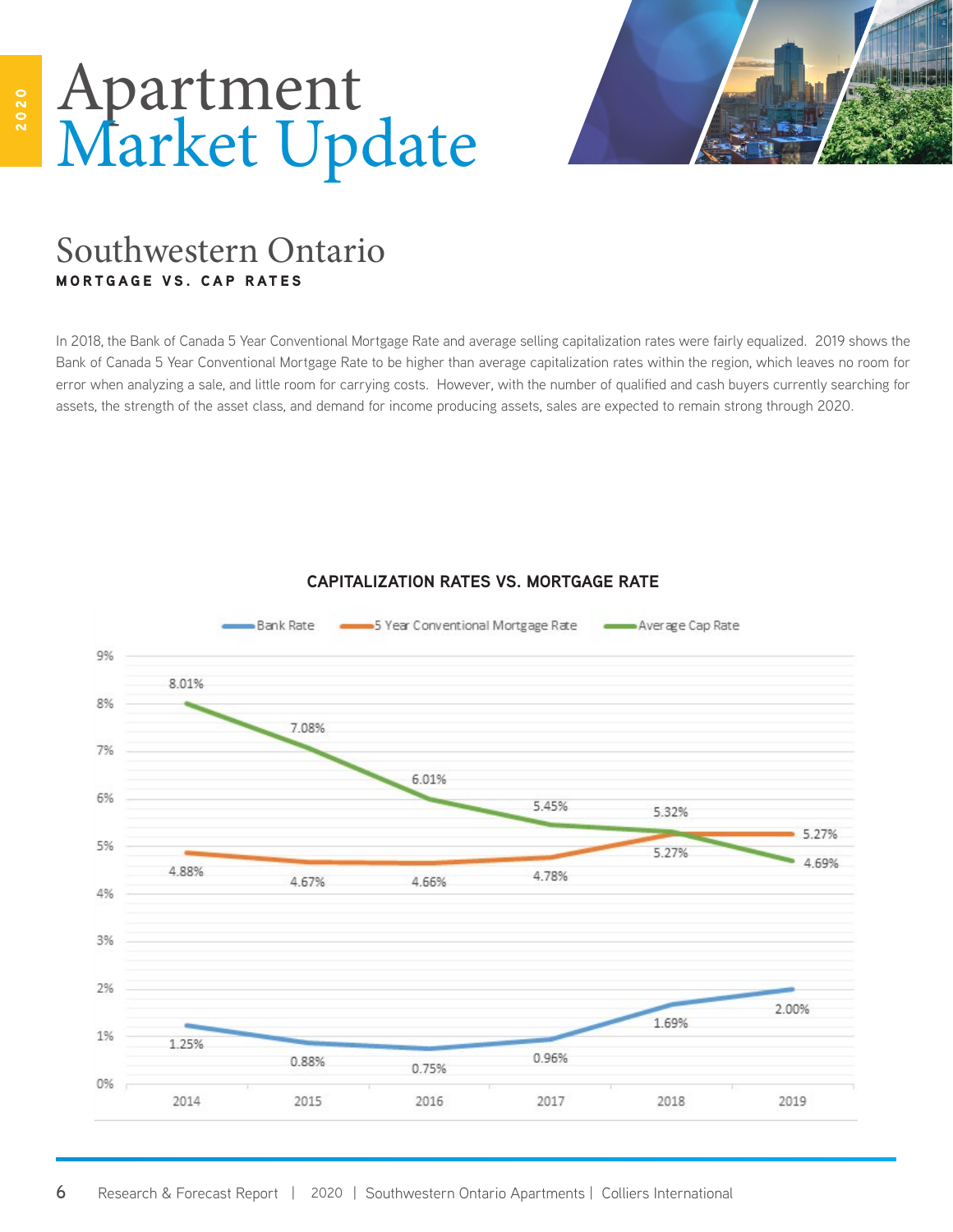

### Southwestern Ontario NOTABLE TRANSACTIONS 2018

| <b>2019 Notable Transactions</b>            | <b>City</b> | <b>Suites</b> | <b>Sale Price</b> | \$ per Suite |
|---------------------------------------------|-------------|---------------|-------------------|--------------|
| 1355 Commissioners Rd W                     | London      | 51            | \$17,000,000      | \$333,333    |
| 45, 85 & 105 Oxford St.                     | Stratford   | 177           | \$47,900,000      | \$270,621    |
| 670 Garibaldi                               | London      | 101           | \$21,875,000      | \$216,584    |
| 520-560 Mornington                          | London      | 418           | \$61,999,850      | \$148,325    |
| 1126-1154 Adelaide Street North             | London      | 558           | \$79,200,000      | \$141,935    |
| 727-269 Second                              | London      | 282           | \$38,540,044      | \$136,667    |
| 750-780 Viscount                            | London      | 116           | \$15,405,981      | \$132,810    |
| 160-190 Canterbury                          | Sarnia      | 155           | \$14,853,975      | \$95,832     |
| Sycamore, Hawthorne and Meadowbrook Windsor |             | 455           | \$42,500,000      | \$93,407     |



**GODERICH**